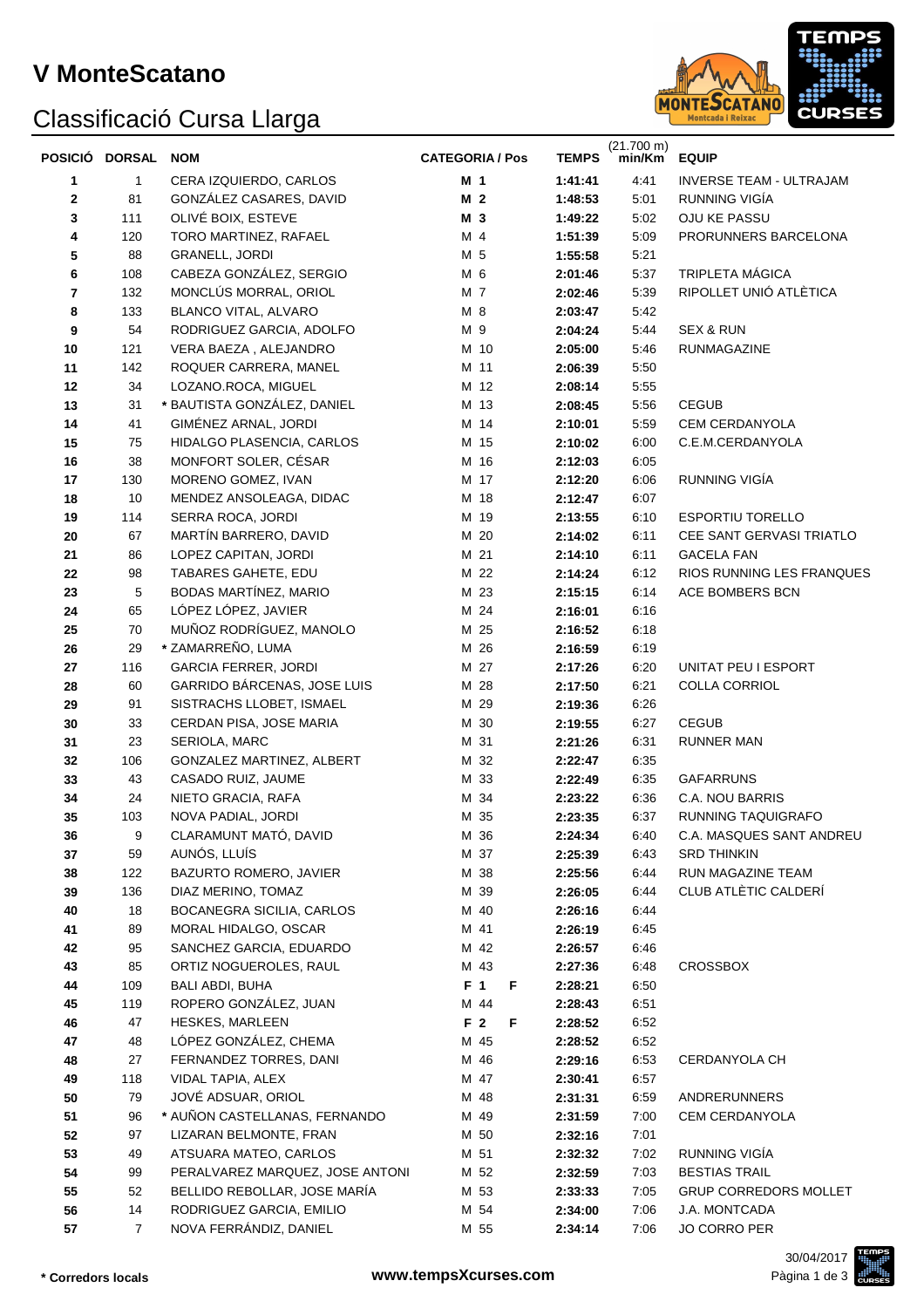# Classificació Cursa Llarga



|     | POSICIÓ DORSAL | <b>NOM</b>                   | <b>CATEGORIA / Pos</b> |   | <b>TEMPS</b> | $(21.700 \text{ m})$<br>min/Km | <b>EQUIP</b>                 |
|-----|----------------|------------------------------|------------------------|---|--------------|--------------------------------|------------------------------|
| 58  | 50             | CALVO LAMELA, ZAFITIN        | M 56                   |   | 2:34:42      | 7:08                           | <b>GRUP ATLETIC TMB</b>      |
| 59  | 134            | GARCÍA VACA, MARI ÀNGELS     | F 3                    | F | 2:35:06      | 7:09                           | MINDUNDIS TEAM               |
| 60  | 36             | CAÑETE RIOS, ALEX            | M 57                   |   | 2:35:41      | 7:10                           | EQUIPO EVA Y ALEX            |
| 61  | 55             | FERNANDEZ CABANILLAS, NICO   | M 58                   |   | 2:35:51      | 7:11                           | CEERDANYOLA CH               |
| 62  | 13             | * VIVES MELENDEZ, SERGI      | M 59                   |   | 2:36:02      | 7:11                           | CANB                         |
| 63  | 15             | GONZALO CARRASCAL, CESAR     | M 60                   |   | 2:37:01      | 7:14                           | C.N CALDES                   |
| 64  | 135            | ALONSO SALA, JOAN MIQUEL     | M 61                   |   | 2:37:47      | 7:16                           | MINDUNDIS TEAM               |
| 65  | 71             | * FERRÉ, IGNASI              | M 62                   |   | 2:38:11      | 7:17                           |                              |
| 66  | 51             | MACIAN TAPIA, GEMMA          | $F$ 4                  | F | 2:38:38      | 7:19                           | <b>GRUP CORREDORS MOLLET</b> |
| 67  | 131            | SISÓ CUADRADO, GERARD        | M 63                   |   | 2:39:07      | 7:20                           |                              |
| 68  | 110            | ANTOINE, JÉ                  | M 64                   |   | 2:39:53      | 7:22                           |                              |
| 69  | 101            | FERNÁNDEZ VILLEGAS, JERONIMO | M 65                   |   | 2:40:49      | 7:25                           | <b>BESTIAS TRAIL</b>         |
| 70  | 39             | * MARTINEZ PRETEL, RAMÓN     | M 66                   |   | 2:40:53      | 7:25                           | <b>BETXÍ RUNNERS</b>         |
| 71  | 19             | DELGADO SANCHEZ, NICOLAS     | M 67                   |   | 2:40:55      | 7:25                           | <b>ATLETAS PERICOS</b>       |
| 72  | 30             | * SERRANO MARTÍN, ADRIÁN     | M 68                   |   | 2:41:04      | 7:25                           |                              |
| 73  | 28             | ALUJA POLO, JORDI            | M 69                   |   | 2:41:49      | 7:27                           |                              |
| 74  | 32             | FERRER VILLA, CARLES         | M 70                   |   | 2:43:06      | 7:31                           |                              |
| 75  | 105            | HODGKINSON, VICTORIA         | F 5                    | F | 2:43:22      | 7:32                           |                              |
| 76  | 115            | PINILLA VILARO, RAUL         | M 71                   |   | 2:44:16      | 7:34                           |                              |
| 77  | 2              | * MUÑOZ ALONSO, DIEGO        | M 72                   |   | 2:44:55      | 7:36                           | PATALIEBRE TEAM              |
| 78  | 125            | * MORENO VILLEGAS, PAQUI     | F 6                    | F | 2:46:49      | 7:41                           |                              |
| 79  | 123            | MARSAL JAMES, ANDREW         | M 73                   |   | 2:46:49      | 7:41                           |                              |
| 80  | 72             | CANO CANAL, MARC             | M 74                   |   | 2:47:07      | 7:42                           |                              |
| 81  | 46             | PEÑA ROS, JUAN ERNESTO       | M 75                   |   | 2:48:34      | 7:46                           | <b>CEX CARTAGENA</b>         |
| 82  | 8              | ROCA HERNANDEZ, DANI         | M 76                   |   | 2:48:47      | 7:47                           | PATALIEBRE TEAM              |
| 83  | 94             | PEREZ GRANADOS, CARLOS       | M 77                   |   | 2:49:01      | 7:47                           |                              |
| 84  | 56             | BLANCA BELMONTE, MIGUEL      | M 78                   |   | 2:49:09      | 7:48                           |                              |
| 85  | 42             | JIMBEL MARTIN, DANIEL        | M 79                   |   | 2:49:16      | 7:48                           |                              |
| 86  | 73             | DE LA HOZ GONZÁLEZ, QUIQUE   | M 80                   |   | 2:49:29      | 7:49                           | C.A. NOU BARRIS              |
| 87  | 113            | AVILA MORERA, BIKTU          | M 81                   |   | 2:49:46      | 7:49                           |                              |
| 88  | 57             | * FLORES DOMINGUEZ, SANTI    | M 82                   |   | 2:49:53      | 7:50                           |                              |
| 89  | 140            | CINCA NEGREIRA, JUDIT        | F 7                    | F | 2:50:15      | 7:51                           | <b>BLUE ISARDS</b>           |
| 90  | 84             | <b>GRAU GALLEGO, OSCAR</b>   | M 83                   |   | 2:50:33      | 7:52                           |                              |
| 91  | 45             | RODRÍGUEZ DE BARRIO, JESÚS   | M 84                   |   | 2:51:01      | 7:53                           |                              |
| 92  | 107            | CARRIZOSA PONS, JUAN CARLOS  | M 85                   |   | 2:53:31      | 8:00                           |                              |
| 93  | 22             | SIERRA SANCHEZ, CHUS         | M 86                   |   | 2:55:08      | 8:04                           |                              |
| 94  | 80             | TELLEZ, MIGUEL               | M 87                   |   | 2:55:30      | 8:05                           | <b>RUNNING VIGIA</b>         |
| 95  | 139            | MAS RIBERA, POL              | M 88                   |   | 2:56:10      | 8:07                           |                              |
| 96  | 26             | ROPERO GONZALEZ, OSCAR       | M 89                   |   | 2:56:12      | 8:07                           |                              |
| 97  | 53             | DIAZ VAZQUEZ, JULIO          | M 90                   |   | 2:57:14      | 8:10                           | CEM CERDANYOLA               |
| 98  | 44             | ELOI XAVIER, PHILLIPE        | M 91                   |   | 2:58:00      | 8:12                           | <b>POVERI</b>                |
| 99  | 87             | CUERVO IBÓS, VÍCTOR          | M 92                   |   | 2:58:18      | 8:13                           |                              |
| 100 | 58             | MARTIN DELGADO, JORGE        | M 93                   |   | 2:58:20      | 8:13                           |                              |
| 101 | 126            | ROCA TERRICABRIS, SONIA      | F 8                    | F | 3:00:21      | 8:19                           |                              |
| 102 | 63             | MARTÍN DELGADO, JOSÉ MANUEL  | M 94                   |   | 3:00:54      | 8:20                           |                              |
| 103 | 112            | VNUKOVA, MARINA              | F 9                    | F | 3:01:25      | 8:22                           | <b>SENEZ</b>                 |
| 104 | 77             | CORNELLES GOMEZ, JORDI       | M 95                   |   | 3:01:28      | 8:22                           | CEF FEM FORÇA                |
| 105 | 17             | <b>BLAS BOCIGAS, XAVI</b>    | M 96                   |   | 3:01:39      | 8:22                           | C.A. NOU BARRIS              |
| 106 | 37             | * ESTRADA MITJANS, JORDI     | M 97                   |   | 3:02:37      | 8:25                           | <b>KNLTS</b>                 |
| 107 | 93             | ALMIRALL ROCA, MIQUEL        | M 98                   |   | 3:03:14      | 8:27                           | C.A. NOU BARRIS              |
| 108 | 90             | * MARTÍNEZ MORTE, DAVID      | M 99                   |   | 3:03:21      | 8:27                           |                              |
| 109 | 4              | MORENO LUQUE, VANESSA        | F 10 F                 |   | 3:04:47      | 8:31                           | MINDUNDIS TEAM               |
| 110 | 16             | MOYA ROJO, FRANCISCO JAVIER  | M 100                  |   | 3:06:19      | 8:35                           |                              |
| 111 | 92             | MARTIN RIOS, JULIAN          | M 101                  |   | 3:09:22      | 8:44                           | <b>FOTUTS PER CORRER</b>     |
| 112 | 74             | DIAZ CASAS, MARTA            | F 11 F                 |   | 3:16:12      | 9:02                           | C.A. NOU BARRIS              |
| 113 | 129            | JIMÉNEZ ALCAIDE, OSCAR       | M 102                  |   | 3:16:25      | 9:03                           |                              |
| 114 | 69             | * PAREDES MARTI, JORDI       | M 103                  |   | 3:20:49      | 9:15                           |                              |